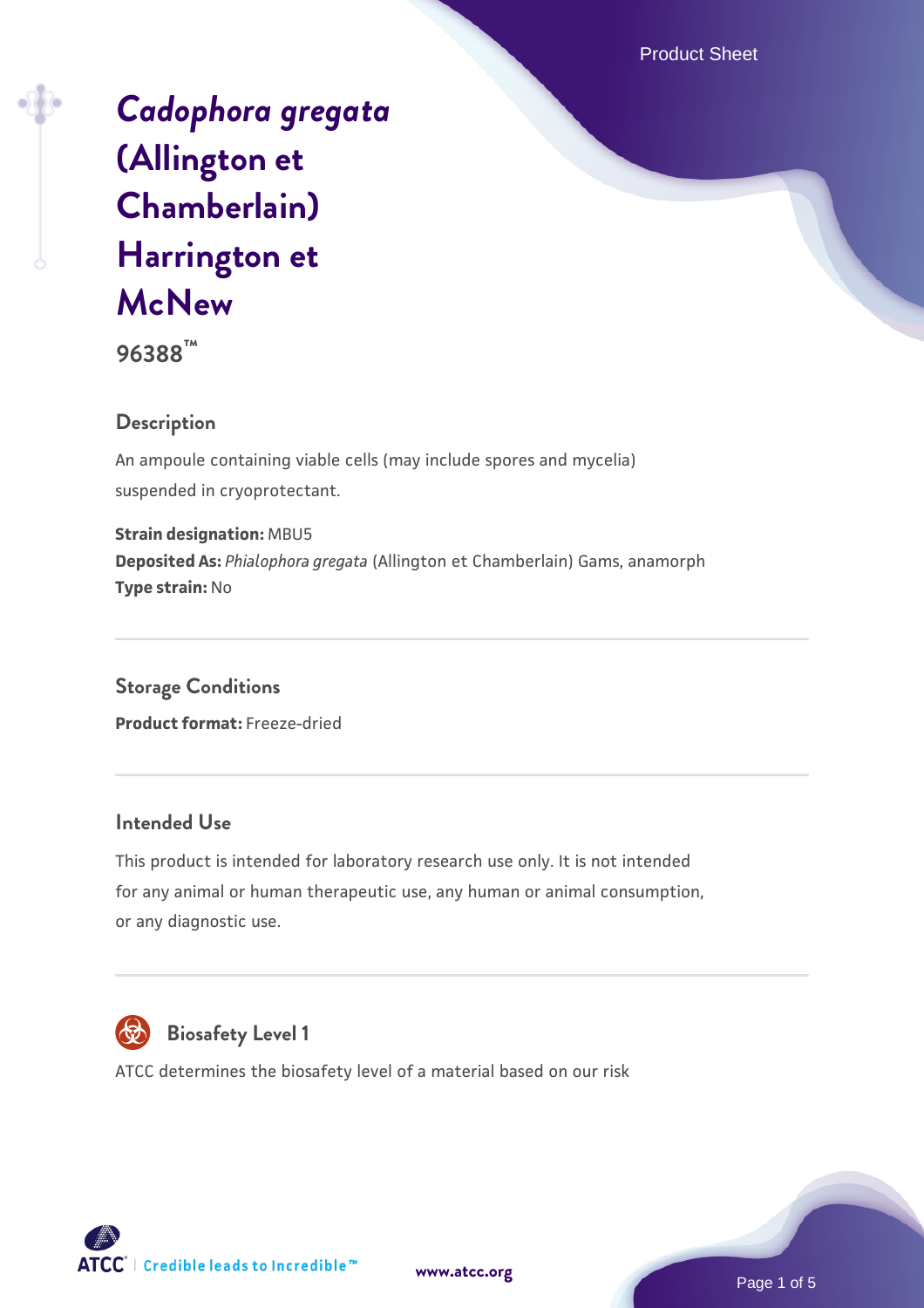assessment as guided by the current edition of *Biosafety in Microbiological and Biomedical Laboratories (BMBL)*, U.S. Department of Health and Human Services. It is your responsibility to understand the hazards associated with the material per your organization's policies and procedures as well as any other applicable regulations as enforced by your local or national agencies.

ATCC highly recommends that appropriate personal protective equipment is always used when handling vials. For cultures that require storage in liquid nitrogen, it is important to note that some vials may leak when submersed in liquid nitrogen and will slowly fill with liquid nitrogen. Upon thawing, the conversion of the liquid nitrogen back to its gas phase may result in the vial exploding or blowing off its cap with dangerous force creating flying debris. Unless necessary, ATCC recommends that these cultures be stored in the vapor phase of liquid nitrogen rather than submersed in liquid nitrogen.

#### **Certificate of Analysis**

For batch-specific test results, refer to the applicable certificate of analysis that can be found at www.atcc.org.

#### **Growth Conditions**

**Medium:**  [ATCC Medium 2211: V8 juice agar, half-strength](https://www.atcc.org/-/media/product-assets/documents/microbial-media-formulations/2/2/1/1/atcc-medium-2211.pdf?rev=556c7dd2b94b4c8994eb3adffa660619) **Temperature:** 24°C

**Handling Procedures**



**[www.atcc.org](http://www.atcc.org)**

Page 2 of 5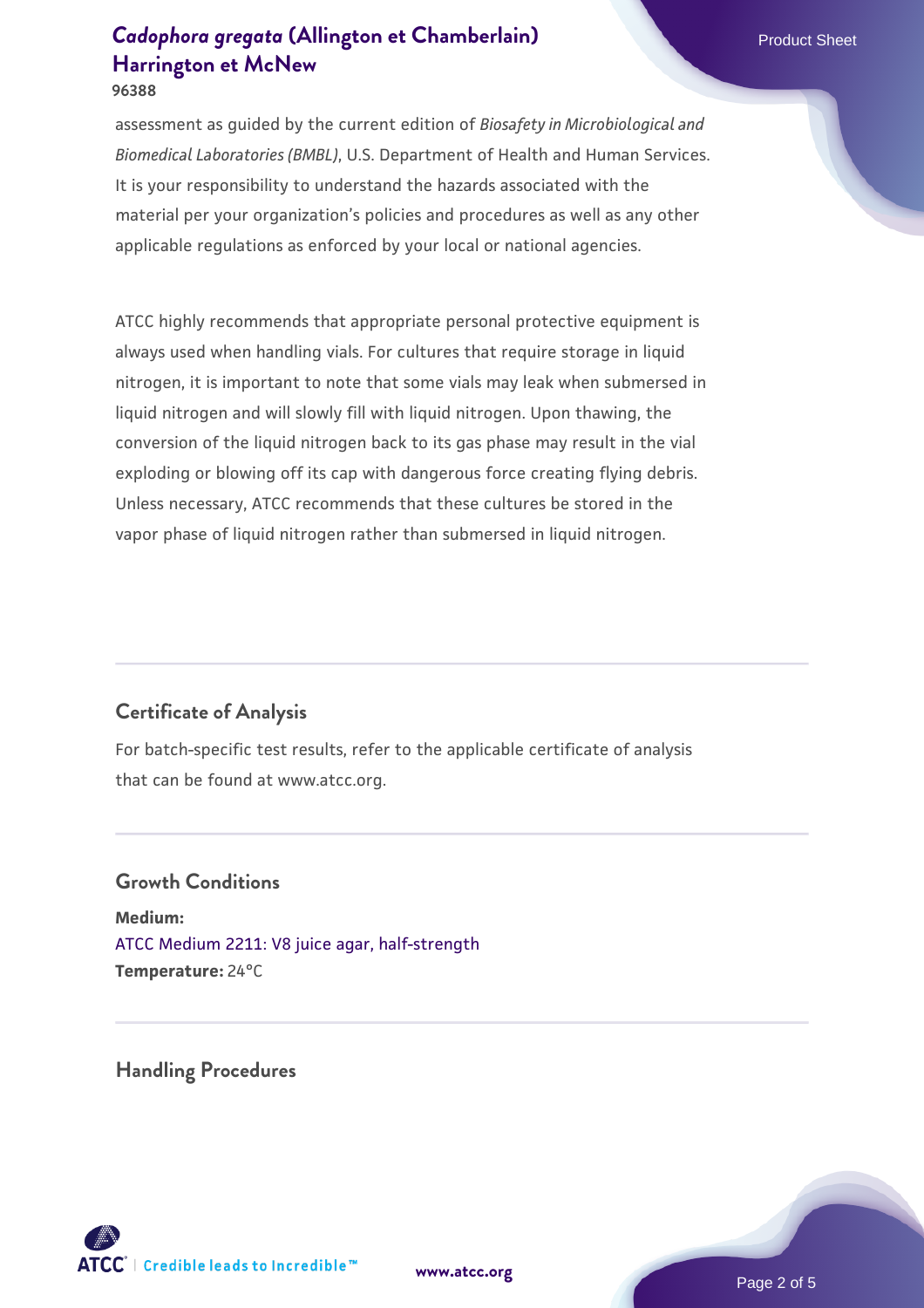**96388**

**Morphology:** After 2 weeks colonies growing slowly, mycelium white and appressed. Hyphae hyaline, septate and branched. Conidia are produced in succession at the tips of the conidiophores and aggregate in a slime droplet.

#### **Notes**

No special notes.

Additional, updated information on this product may be available on the ATCC web site at www.atcc.org.

## **Material Citation**

If use of this material results in a scientific publication, please cite the material in the following manner: *Cadophora gregata* (Allington et Chamberlain) Harrington et McNew (ATCC 96388)

#### **References**

References and other information relating to this material are available at www.atcc.org.

#### **Warranty**

The product is provided 'AS IS' and the viability of ATCC<sup>®</sup> products is warranted for 30 days from the date of shipment, provided that the customer has stored and handled the product according to the information included on the product information sheet, website, and Certificate of Analysis. For living cultures, ATCC lists the media formulation and reagents that have been found to be effective for the product. While other unspecified media and reagents may also produce satisfactory results, a



**[www.atcc.org](http://www.atcc.org)**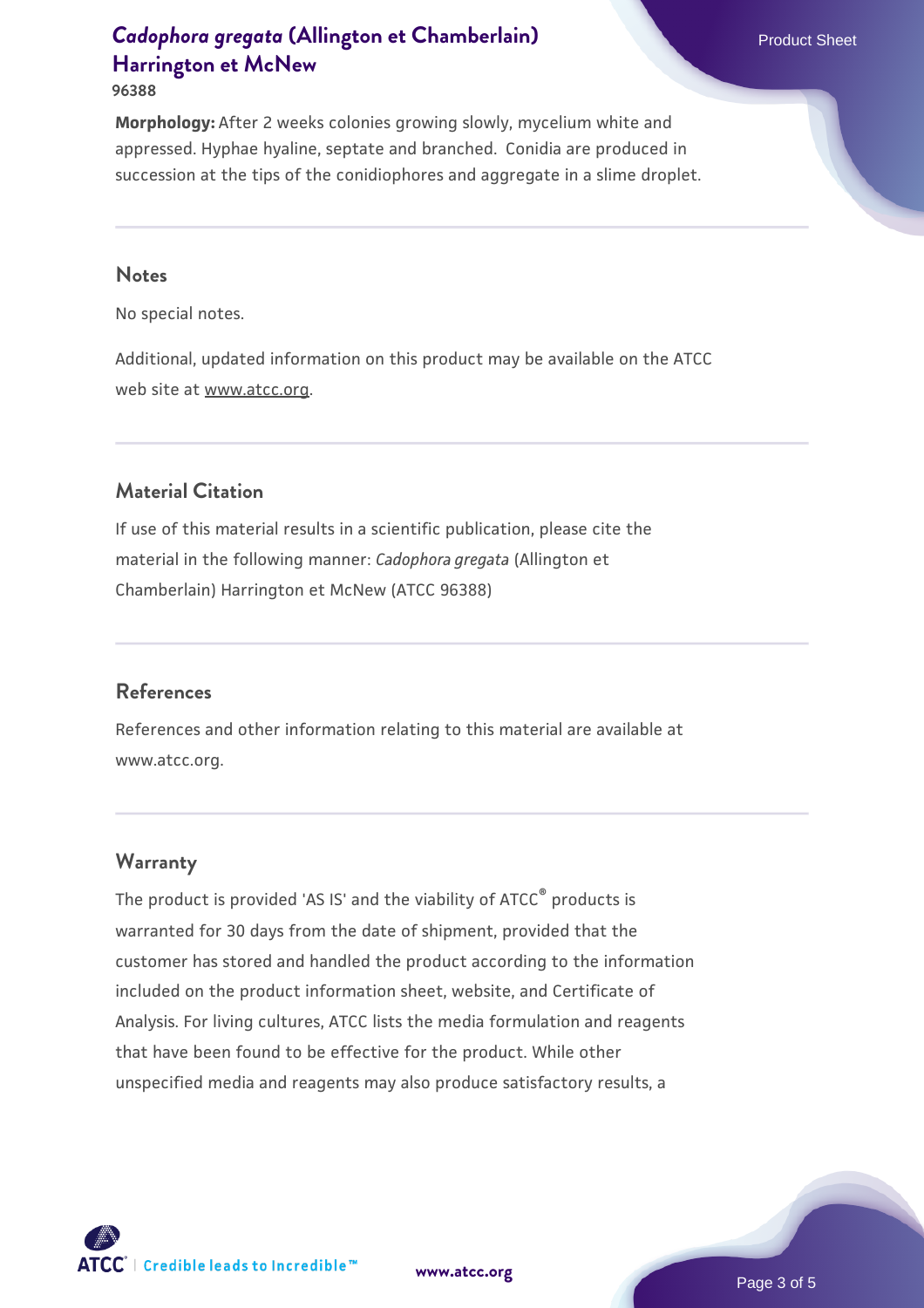**96388**

change in the ATCC and/or depositor-recommended protocols may affect the recovery, growth, and/or function of the product. If an alternative medium formulation or reagent is used, the ATCC warranty for viability is no longer valid. Except as expressly set forth herein, no other warranties of any kind are provided, express or implied, including, but not limited to, any implied warranties of merchantability, fitness for a particular purpose, manufacture according to cGMP standards, typicality, safety, accuracy, and/or noninfringement.

#### **Disclaimers**

This product is intended for laboratory research use only. It is not intended for any animal or human therapeutic use, any human or animal consumption, or any diagnostic use. Any proposed commercial use is prohibited without a license from ATCC.

While ATCC uses reasonable efforts to include accurate and up-to-date information on this product sheet, ATCC makes no warranties or representations as to its accuracy. Citations from scientific literature and patents are provided for informational purposes only. ATCC does not warrant that such information has been confirmed to be accurate or complete and the customer bears the sole responsibility of confirming the accuracy and completeness of any such information.

This product is sent on the condition that the customer is responsible for and assumes all risk and responsibility in connection with the receipt, handling, storage, disposal, and use of the ATCC product including without limitation taking all appropriate safety and handling precautions to minimize health or environmental risk. As a condition of receiving the material, the customer agrees that any activity undertaken with the ATCC product and any progeny or modifications will be conducted in compliance with all applicable laws, regulations, and guidelines. This product is provided 'AS IS' with no representations or warranties whatsoever except as expressly set forth herein and in no event shall ATCC, its parents, subsidiaries, directors, officers, agents, employees, assigns, successors, and affiliates be liable for indirect,



**[www.atcc.org](http://www.atcc.org)**

Page 4 of 5